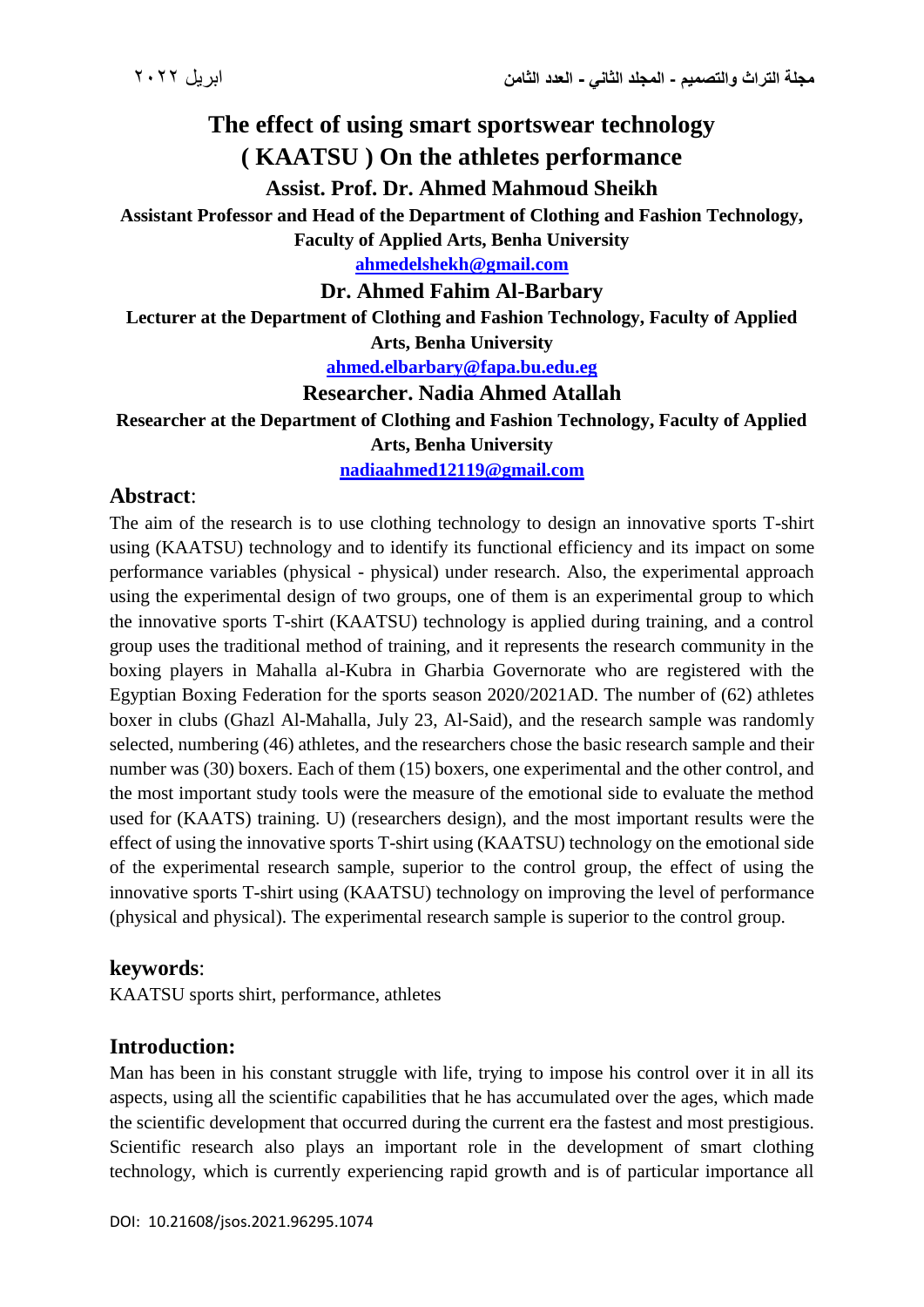over the world. Clothing that monitors, measures and alerts the wearer's vital signs such as heart rate, temperature and blood pressure is no longer science fiction, but has become a reality, as textile experts and fashion designers seek to design and develop smart clothes that compete with traditional. (Gil, A. L., Neto, G. R., Sousa 2017)

 In particular, clothing technology plays an important role in the sports field, which can be seen in many images that help players to develop the level, for example, "Ralph Lauren's smart sports T-shirt. https://sites.google.com) )

From this point of view and within the limits of the researchers' knowledge of the modern technological means in the sports field and the goal that the trainers seek to reach the higher levels, the researchers noticed that recent studies in the sports field have tended to use some training methods that put pressure on the muscles during training through the so-called exercises Restrict blood flow to the muscles, which plays an important role in increasing and raising the level of physical and physiological fitness of the players.

## **The research problem can be concluded in the following questions:**

#### **Research problem :**

- What is the possibility of employing the proposed technology in the production of the sports T-shirt to improve the performance of the players?

#### **Research Importance :**

The study deals with the use of technology in the production of clothing.

Paying attention to sports and developing the level of performance of the players.

## **Search objective:**

The aim of the current research is to use clothing technology to design an innovative sports Tshirt with (KAATSU) technology and to identify its impact on the emotional side and performance level of athletes.

#### **Research hypotheses:**

- There are statistically significant differences between the experimental group and the control group in evaluating the emotional side of the performance effectiveness of the innovative sports T-shirt and the traditional method of KAATSU tapes in favor of the experimental group under study.

- There are statistically significant differences between the pre- and post-measurements and the two post-measurements of the experimental group and the control group in some physical and physiological variables under study and in favor of the experimental group under study.

## **Search Limits:**

#### **Time and Place Limits:**

• The sports T-shirt was implemented at the "Sky Top" factory for the manufacture of sports clothing in Mahalla Al-Kubra from 22-12-2020 to 23-1-2021.

• The practical side was carried out at the July 23 Sports Club in El-Mahalla El-Kubra.

• The researchers compiled and tabulated the data in preparation for its statistical processing, presentation, discussion and conclusion of conclusions.

## **Human Limits:**

• Boxing players in July 23 Sports Club as a sample for research.